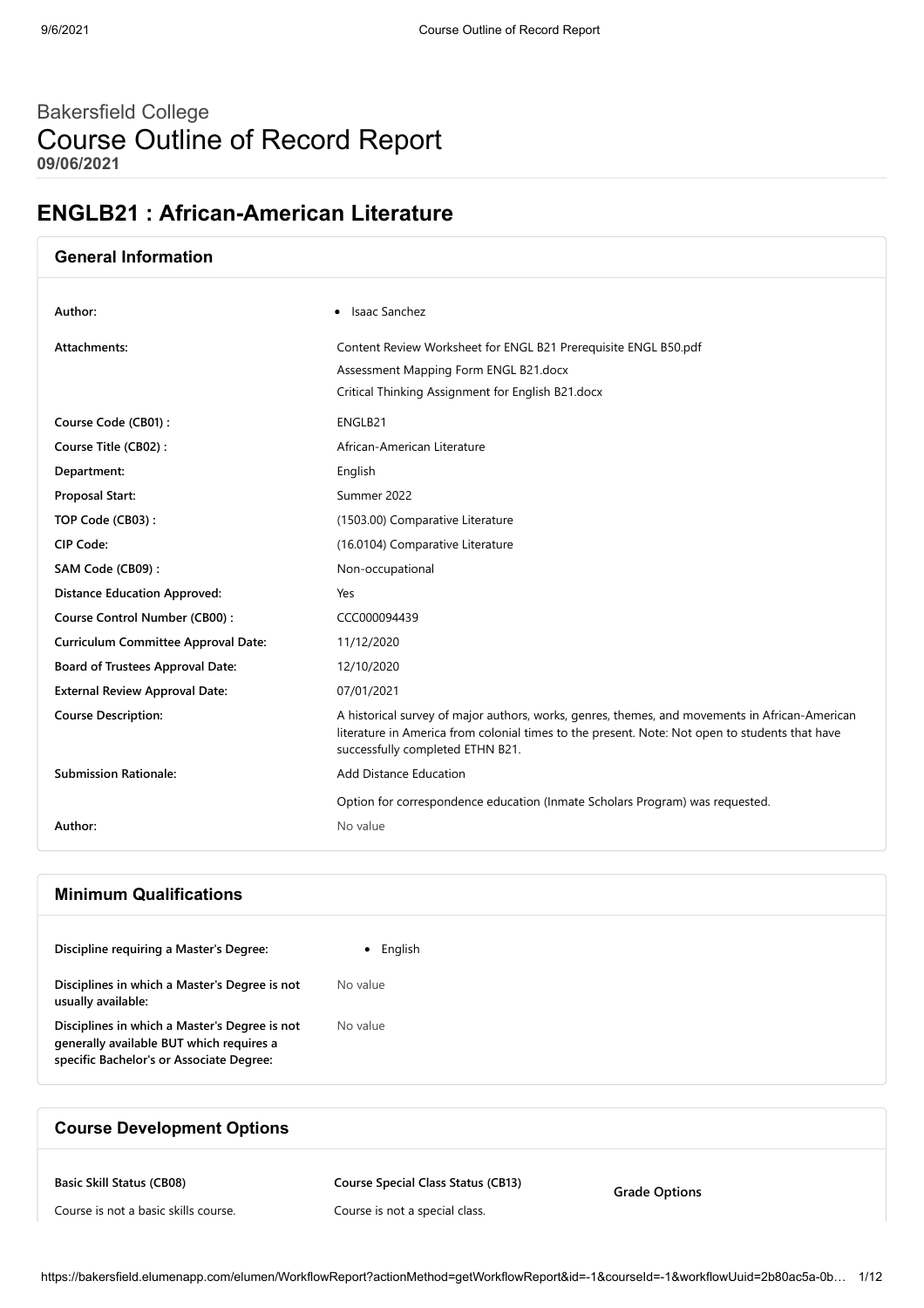|                                                          |                                                                              | Letter Grade Methods<br>٠            |
|----------------------------------------------------------|------------------------------------------------------------------------------|--------------------------------------|
| Allow Students to Gain Credit by                         | <b>Allowed Number of Retakes</b>                                             | Course Prior To College Level (CB21) |
| Exam/Challenge                                           | 0                                                                            | Not applicable.                      |
| Rationale For Credit By Exam/Challenge<br>No value       | <b>Retake Policy Description</b><br>Non-Repeatable Credit                    | Allow Students To Audit Course       |
| In-Service Course (required by California<br>Penal Code) | <b>Course Support Course Status (CB26)</b><br>Course is not a support course |                                      |

## **Associated Programs**

| Course is part of a program (CB24)<br><b>Associated Program</b>                                               | Award Type                 | Active                     |
|---------------------------------------------------------------------------------------------------------------|----------------------------|----------------------------|
| Associate in Arts in English for Transfer                                                                     | A.A. Degree for Transfer   | Fall 2017 to Spring 2018   |
| English Associate in Art for Transfer                                                                         | A.A. Degree for Transfer   | Spring 2018 to Summer 2019 |
| California State University (CSU) General<br><b>Education Breadth Certificate of Achievement</b>              | Certificate of Achievement | Summer 2018 to Summer 2019 |
| Intersegmental General Education Transfer<br>(IGETC) General Education Certificate of<br>Achievement          | Certificate of Achievement | Summer 2018 to Summer 2019 |
| Intersegmental General Education Transfer<br>(IGETC) for STEM General Education<br>Certificate of Achievement | Certificate of Achievement | Summer 2018 to Summer 2019 |
| Associate in Arts in Social Justice Studies for<br>Transfer - OLD VERSION (In Development)                    | A.A. Degree for Transfer   | Fall 2019                  |
| Social Justice Studies Associate of Arts for<br>Transfer                                                      | A.A. Degree for Transfer   | Summer 2021                |
| Anthropology Associate in Arts for Transfer (In<br>Development)                                               | A.A. Degree for Transfer   | Summer 2022                |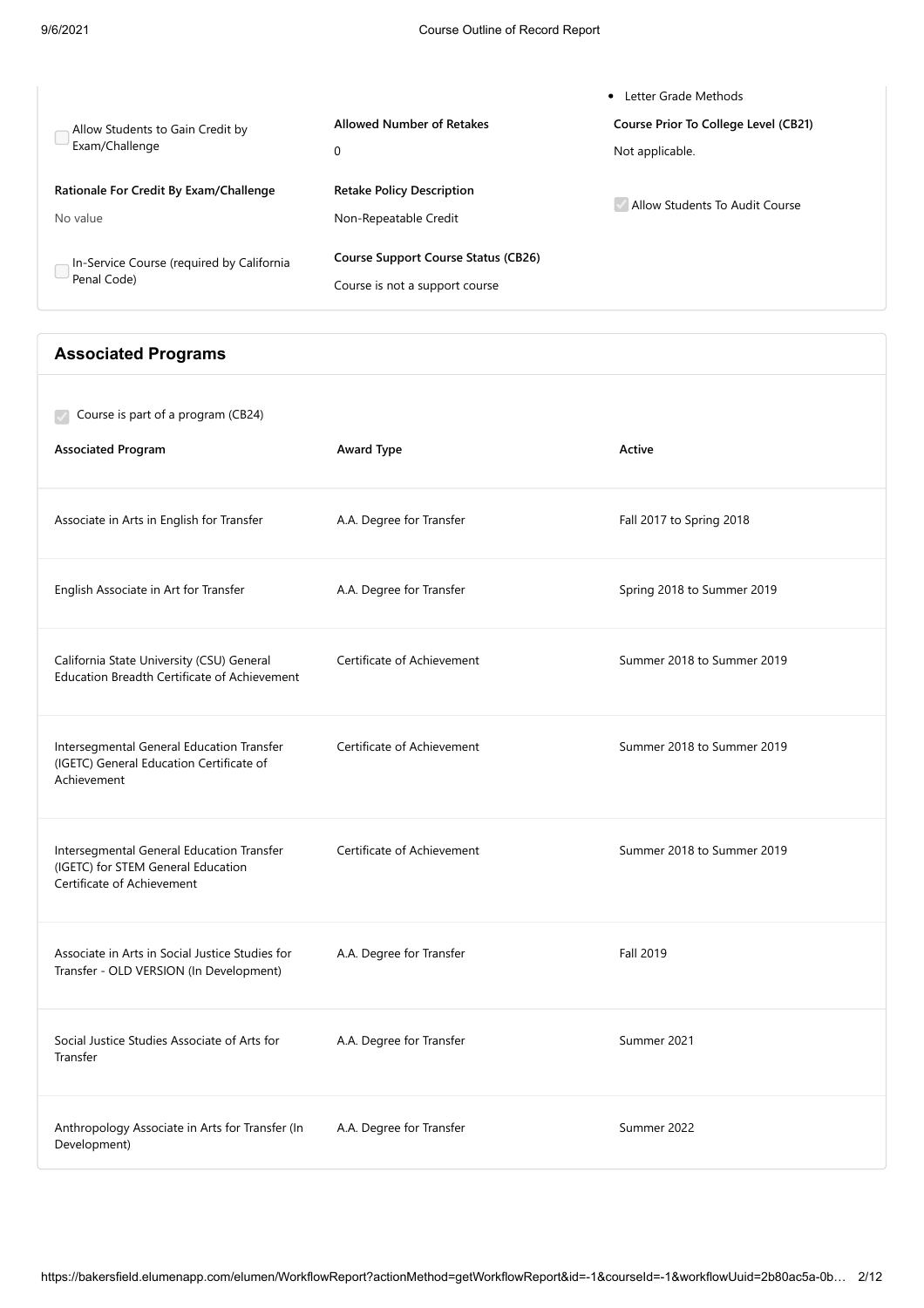## **Transferability & Gen. Ed. Options**

### **Course General Education Status (CB25)**

Y

| Transferability                 | <b>Transferability Status</b> |
|---------------------------------|-------------------------------|
| Transferable to both UC and CSU | Approved                      |

| <b>Bakersfield College General</b><br><b>Education Pattern</b>                   | <b>Categories</b>                                                 | <b>Status</b> | <b>Approval Date</b> | <b>Comparable Course</b>      |
|----------------------------------------------------------------------------------|-------------------------------------------------------------------|---------------|----------------------|-------------------------------|
| Area C.2 Humanities                                                              | <b>Humanities</b>                                                 | Approved      | No value             | No Comparable Course defined. |
| <b>CSU General Education</b><br><b>Breadth</b>                                   | <b>Categories</b>                                                 | <b>Status</b> | <b>Approval Date</b> | <b>Comparable Course</b>      |
| C.2 Humanities (Lit., Phil. FLng)                                                | Humanities,<br>Literature,<br>Philosophy,<br>Foreign<br>Languages | Approved      | No value             | No Comparable Course defined. |
| F Ethnic Studies                                                                 | <b>Ethnic Studies</b>                                             | Pending       | No value             |                               |
| <b>Intersegmental General</b><br><b>Education Transfer Curriculum</b><br>(IGETC) | <b>Categories</b>                                                 | <b>Status</b> | <b>Approval Date</b> | <b>Comparable Course</b>      |
| Area 3.B Humanities                                                              | <b>Humanities</b>                                                 | Approved      | No value             | No Comparable Course defined. |
| <b>CSU Transfer</b>                                                              | <b>Categories</b>                                                 | <b>Status</b> | <b>Approval Date</b> | <b>Comparable Course</b>      |
| <b>UC Transfer</b>                                                               | <b>Categories</b>                                                 | <b>Status</b> | <b>Approval Date</b> | <b>Comparable Course</b>      |

## **Units and Hours**

| <b>Summary</b>                                  |     |
|-------------------------------------------------|-----|
| <b>Minimum Credit Units (CB07)</b>              | 3   |
| <b>Maximum Credit Units (CB06)</b>              | 3   |
| <b>Total Course In-Class (Contact)</b><br>Hours | 54  |
| <b>Total Course Out-of-Class</b><br>Hours       | 108 |
| <b>Total Student Learning Hours</b>             | 162 |

## **Credit / Non-Credit Options**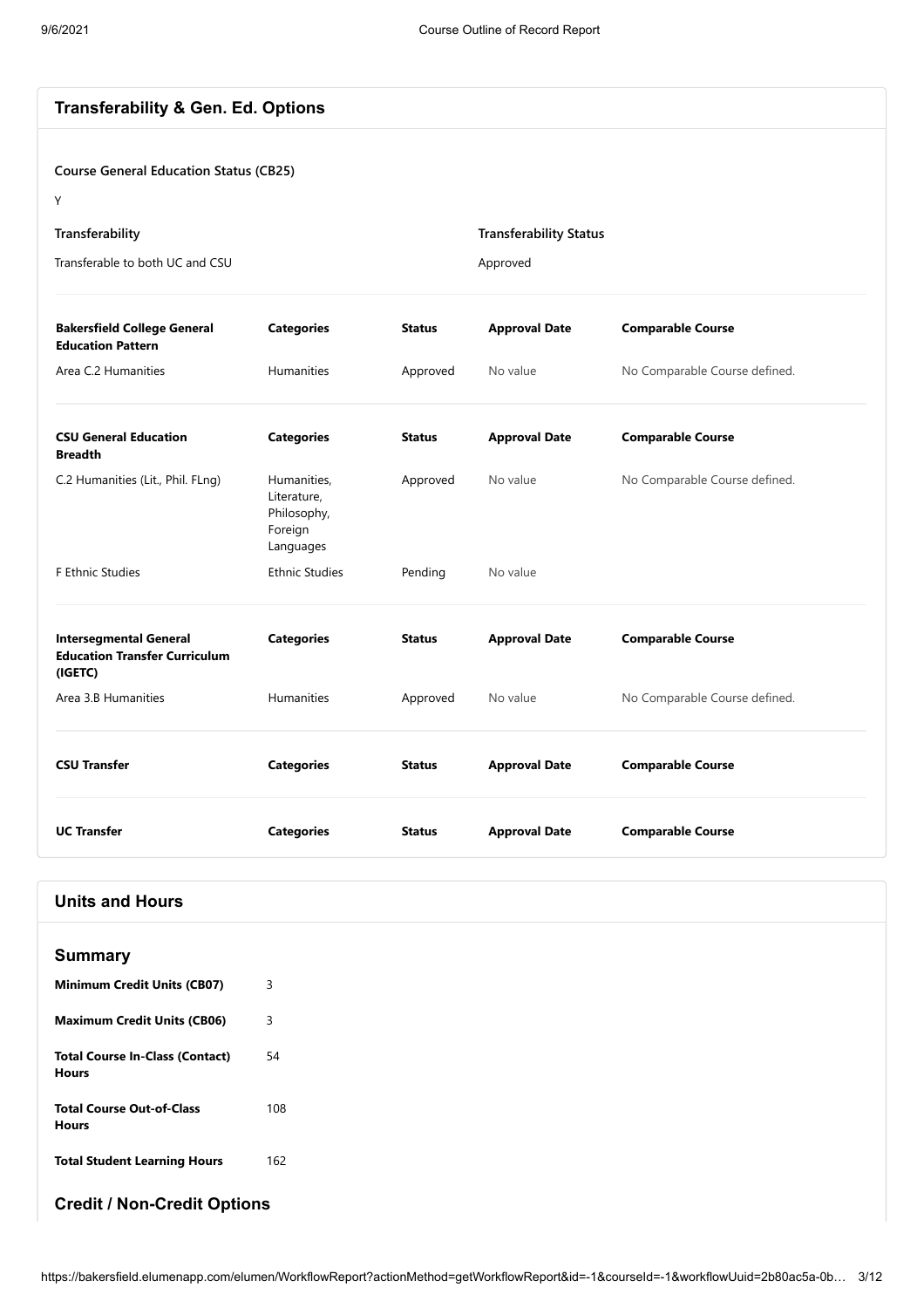**Course Non Credit Category (CB22)**

**Funding Agency Category (CB23)**

Credit Course.

Not Applicable.

### **Course Credit Status (CB04)**

Credit - Degree Applicable

### **Non-Credit Characteristic**

Cooperative Work Experience Education

No Value

Status (CB10)

### **Course Classification Code (CB11)**

Credit Course.

Variable Credit Course

## **Weekly Student Hours Course Student Hours**

|                       | <b>In Class</b> | <b>Out of Classs</b> | <b>Course Duration (Weeks)</b>         | 18          |
|-----------------------|-----------------|----------------------|----------------------------------------|-------------|
| Lecture Hours         | 3               | 6                    | Hours per unit divisor                 | 54          |
| Laboratory Hours      | $\mathbf 0$     | $\mathbf 0$          | <b>Course In-Class (Contact) Hours</b> |             |
| <b>Activity Hours</b> | $\mathbf 0$     | 0                    | Lecture                                | 54          |
|                       |                 |                      | Laboratory                             | $\mathbf 0$ |
|                       |                 |                      | Activity                               | $\mathbf 0$ |
|                       |                 |                      | <b>Total</b>                           | 54          |
|                       |                 |                      | <b>Course Out-of-Class Hours</b>       |             |
|                       |                 |                      | Lecture                                | 108         |
|                       |                 |                      | Laboratory                             | $\mathbf 0$ |
|                       |                 |                      | Activity                               | $\mathbf 0$ |
|                       |                 |                      | <b>Total</b>                           | 108         |
|                       |                 |                      |                                        |             |

| Units and Hours - Weekly Specialty Hours |          |          |              |
|------------------------------------------|----------|----------|--------------|
| <b>Activity Name</b>                     | Type     | In Class | Out of Class |
| No Value                                 | No Value | No Value | No Value     |

### **Pre-requisites, Co-requisites, Anti-requisites and Advisories**

### **Prerequisite**

## ENGLB50 - Introduction to College Composition

Successful completion of ENGLB50 or equivalent with a grade of C or better or placement using the current college process.

# **Limitations on Enrollment Limitations on Enrollment Description**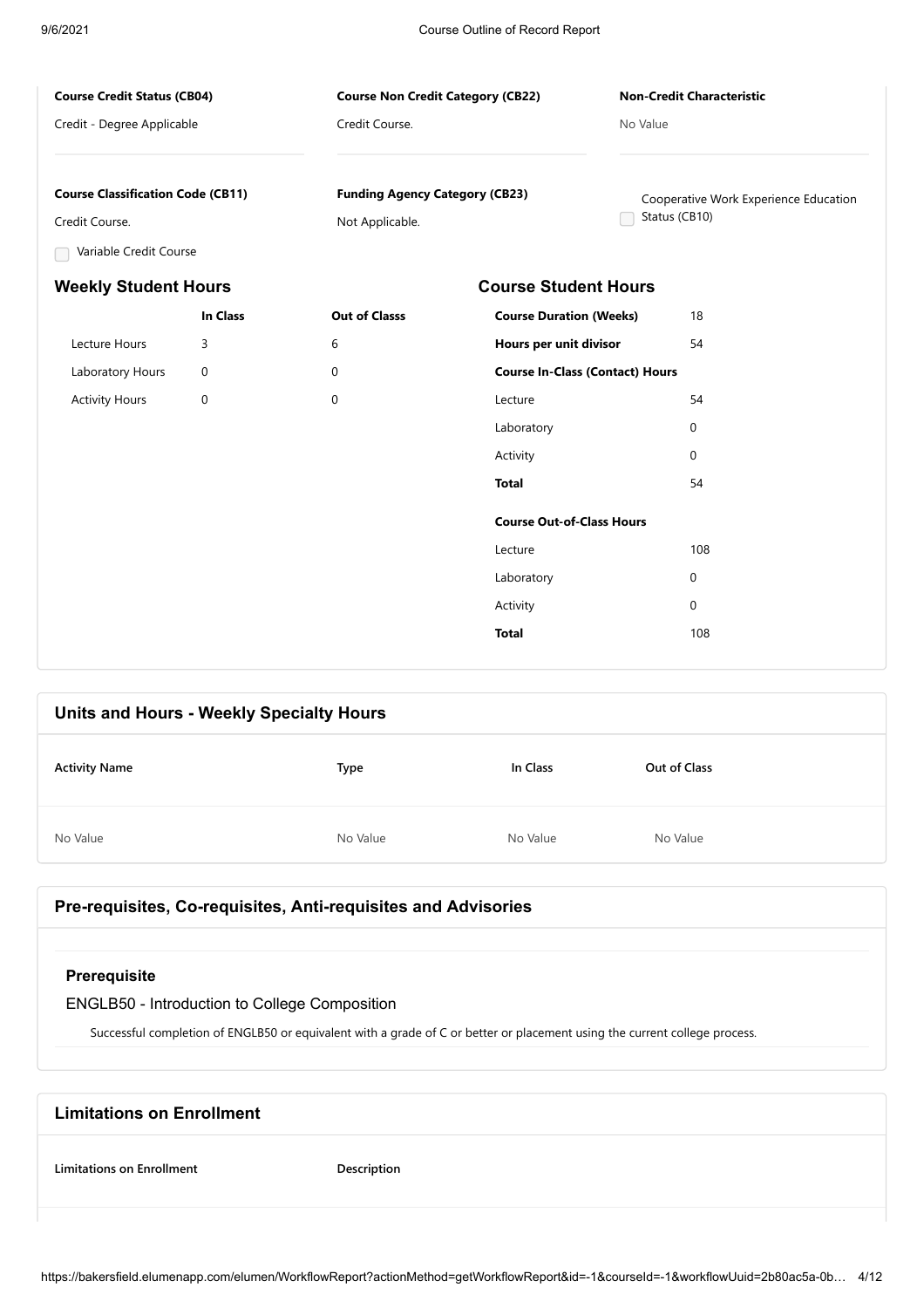| No value                      | No value                              |
|-------------------------------|---------------------------------------|
| <b>Specifications</b>         |                                       |
| <b>Methods of Instruction</b> |                                       |
| <b>Methods of Instruction</b> | Written Work                          |
| Rationale                     | No value                              |
| <b>Methods of Instruction</b> | <b>Audiovisual Presentations</b>      |
| Rationale                     | No value                              |
| <b>Methods of Instruction</b> | Problem Solving Activity              |
| Rationale                     | No value                              |
| <b>Methods of Instruction</b> |                                       |
| Rationale                     | Project Based Learning<br>No value    |
|                               |                                       |
| <b>Methods of Instruction</b> | Peer to Peer Instruction              |
| Rationale                     | No value                              |
| <b>Methods of Instruction</b> | Required Reading                      |
| Rationale                     | No value                              |
| Methods of Instruction        | Peer Analysis, Critique, and Feedback |
| Rationale                     | No value                              |
| Methods of Instruction        | Library Assignment                    |
| Rationale                     | No value                              |
| Methods of Instruction        | Lecture                               |
| Rationale                     | No value                              |
|                               |                                       |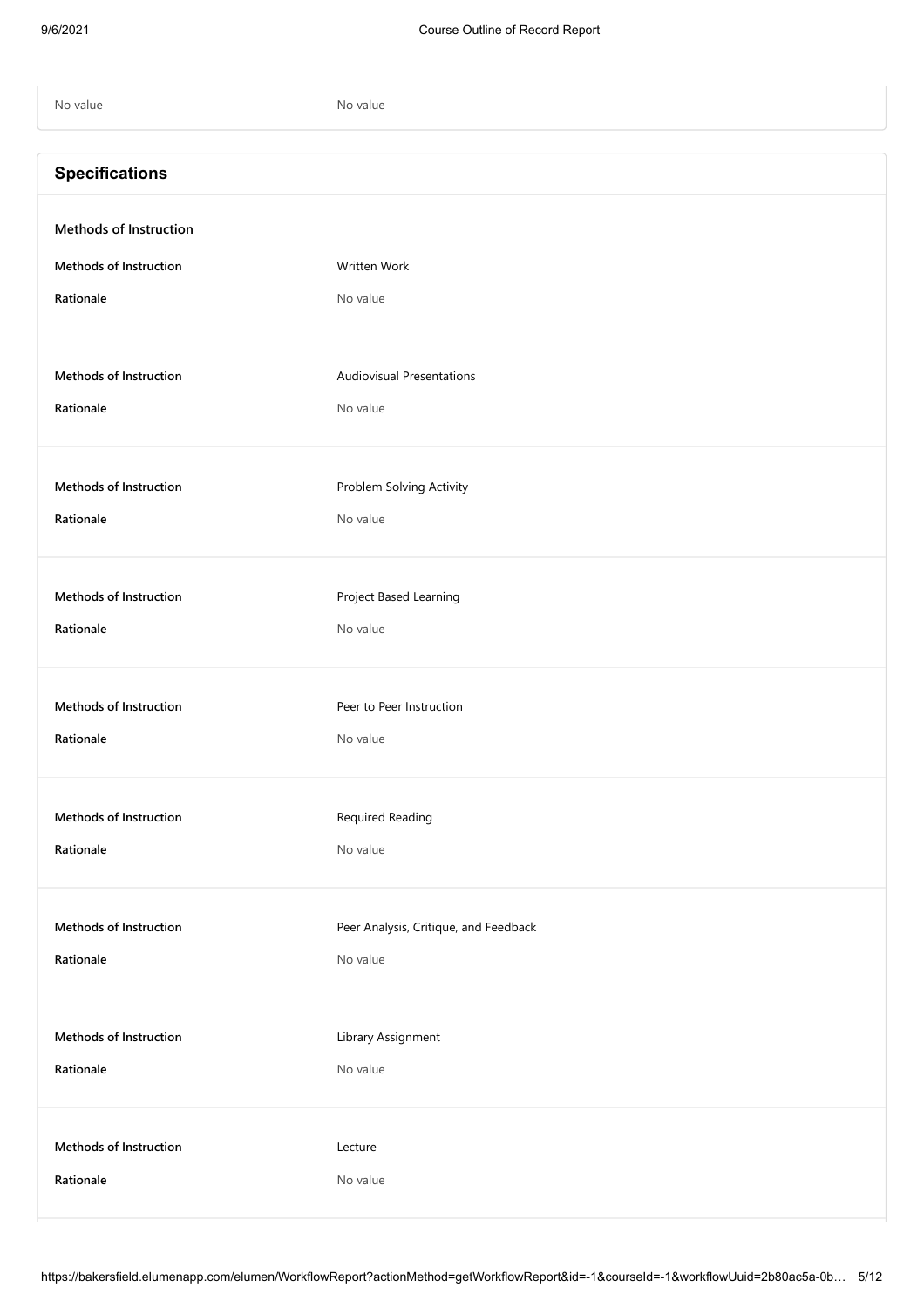| Methods of Instruction        | Instruction through exams or quizzing |
|-------------------------------|---------------------------------------|
| Rationale                     | No value                              |
| Methods of Instruction        | Informational Interviews              |
| Rationale                     | No value                              |
| Methods of Instruction        | In-class Writing                      |
| Rationale                     | No value                              |
| <b>Methods of Instruction</b> | Collaborative Group Work              |
| Rationale                     | No value                              |
| Methods of Instruction        | <b>Guest Speakers</b>                 |
| Rationale                     | No value                              |
| Methods of Instruction        | Field Trip                            |
| Rationale                     | No value                              |
| Methods of Instruction        | Demonstration                         |
| Rationale                     | No value                              |
| Methods of Instruction        | Discussion                            |
| Rationale                     | No value                              |
| Methods of Instruction        | Other                                 |
| Rationale                     | Debate                                |

### **Assignments**

Assignments may include the following: daily readings from assigned texts; college-level research completed either online or through use of the library; preparation for oral presentations; researching, drafting, and completing required essay assignments; writing in a reading journal; and studying and reviewing notes for quizzes and exams.

**Methods of Evaluation Rationale**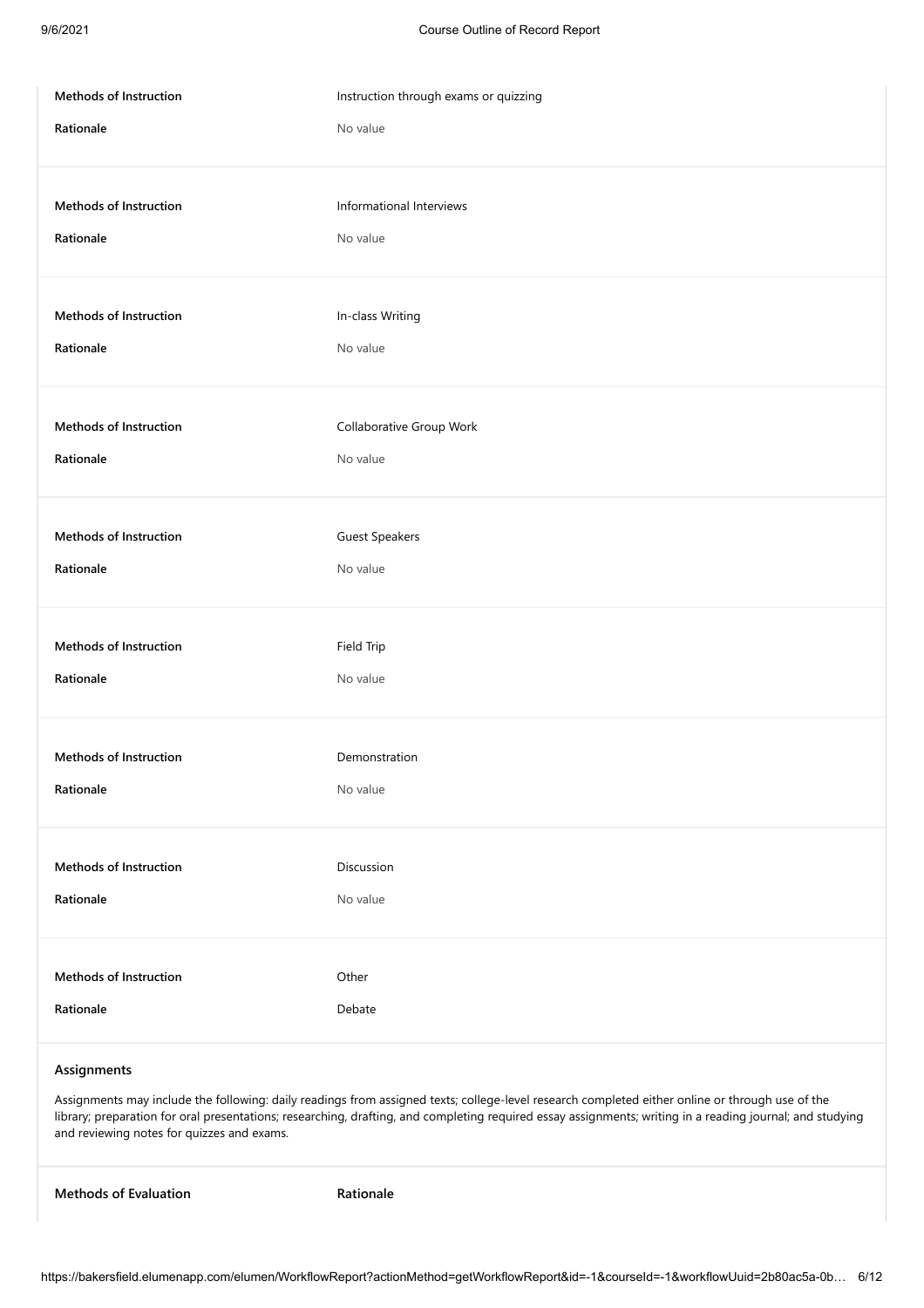| Writing Assignment (APA or MLA format)                                              | No value |
|-------------------------------------------------------------------------------------|----------|
| Written Exams (Quizzes, Midterm, and/or<br>Final Examination)                       | No value |
| Objective Exams (may include Multiple choice,<br>Matching items, True/false, Essay) | No value |
| Group Projects and Presentation                                                     | No value |

### **Equipment**

No Value

### **Textbooks**

| 9780393911558 |
|---------------|
| 9781400033416 |
| 9780679755333 |
| 9780679732761 |
| 9780060838676 |
|               |

### **Other Instructional Materials**

No Value

### **Materials Fee**

None

## **Learning Outcomes and Objectives**

**Course Objectives**

1. Read and analyze literary works written by African American authors.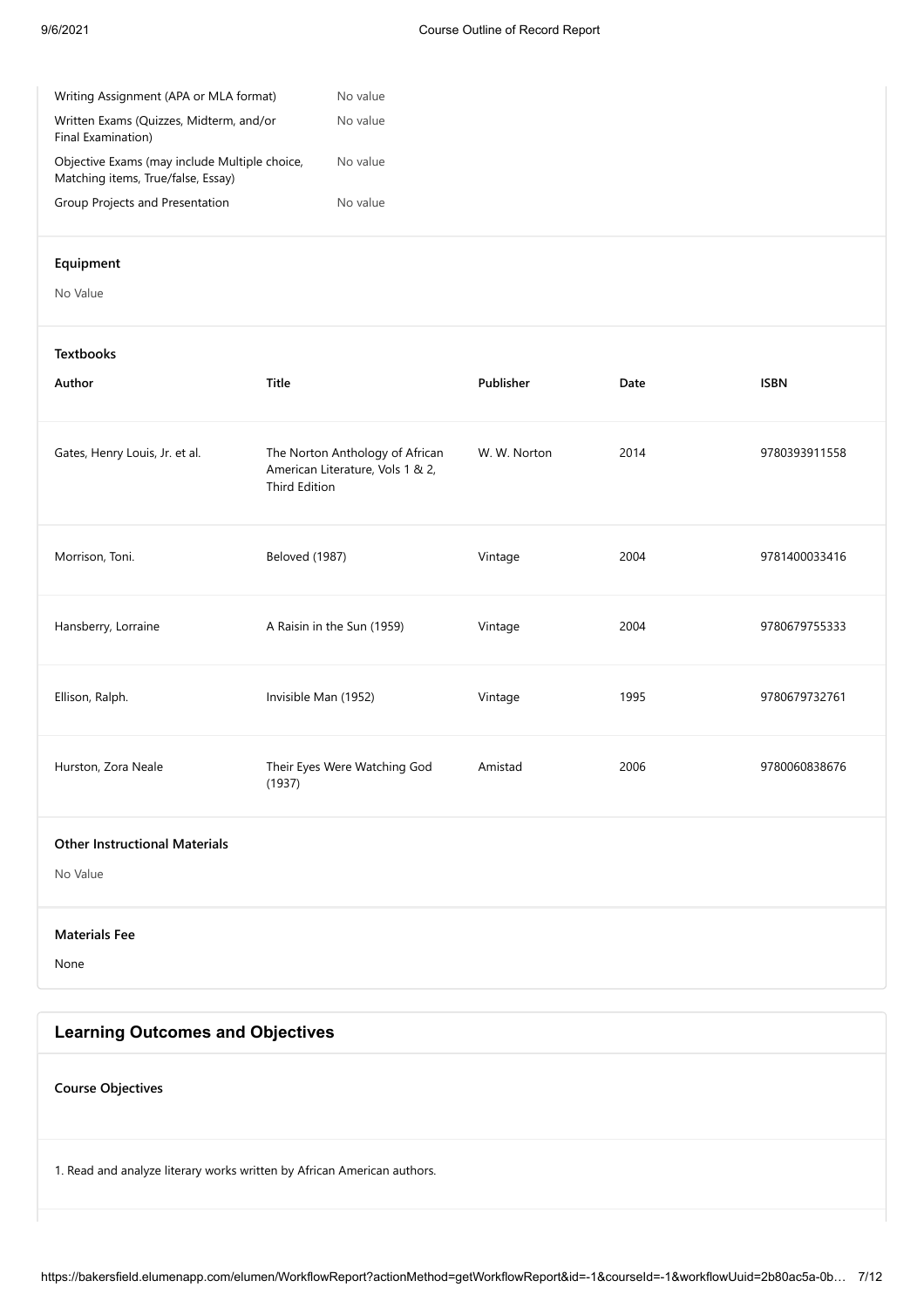2. Study the historical, social, and cultural contexts surrounding literary works written by African American authors.

3. Learn and appropriately use terminology related to the study and critique of literary works.

4. Evaluate comprehension and retention of texts read in class through reading quizzes and exams.

5. Critically engage with and synthesize primary source and secondary source materials in written assignments such as journal responses, essays,and/or term papers.

6. Employ oral communication skills in formal presentations and regular class discussions about the course readings.

7. Study and use proper MLA formatting and citation conventions.

### **CSLOs**

Expected SLO Performance: 70.0 **1. Upon successful completion of the course, the student will be able to demonstrate a familiarity with major authors, works, genres, and themes of African American literature.**

| <b>ISLOs</b><br>Core<br><b>ISLOs</b> | Think critically and evaluate sources and information for validity and usefulness                                                                                                                                               |
|--------------------------------------|---------------------------------------------------------------------------------------------------------------------------------------------------------------------------------------------------------------------------------|
|                                      | Communicate effectively in both written and oral forms                                                                                                                                                                          |
|                                      | Engage productively in all levels of society – interpersonal, community, the state and nation, and the world                                                                                                                    |
|                                      | Demonstrate competency in a field of knowledge or with job-related skills                                                                                                                                                       |
| <b>ISLOs</b><br>BC<br><b>GELO</b>    | C.2.1. - Demonstrate an understanding of and an ability to describe the ways in which arts, literature, philosophy or foreign languages reflect historical,<br>intellectual, and cultural contexts, as well as aesthetic tastes |

Expected SLO Performance: 70.0 **2. Upon successful completion of the course, the student will be able to analyze, evaluate, and interpret themes found in the major genres of African-American imaginative literature: oral tradition, poetry, drama, and prose fiction.**

| <b>ISLOs</b><br>Core<br><b>ISLOs</b> | Engage productively in all levels of society – interpersonal, community, the state and nation, and the world                                                                                                                    |
|--------------------------------------|---------------------------------------------------------------------------------------------------------------------------------------------------------------------------------------------------------------------------------|
|                                      | Demonstrate competency in a field of knowledge or with job-related skills                                                                                                                                                       |
|                                      | Communicate effectively in both written and oral forms                                                                                                                                                                          |
|                                      | Think critically and evaluate sources and information for validity and usefulness                                                                                                                                               |
| <b>ISLOs</b><br>BC<br>GELO           | C.2.1. - Demonstrate an understanding of and an ability to describe the ways in which arts, literature, philosophy or foreign languages reflect historical,<br>intellectual, and cultural contexts, as well as aesthetic tastes |

Expected SLO Performance: 70.0 **3. Upon successful completion of the course, the student will be able to demonstrate understanding of appropriate academic discourse and the conventions of critical literary analysis.**

| ISLOs     | C.2.1. - Demonstrate an understanding of and an ability to describe the ways in which arts, literature, philosophy or foreign languages reflect historical, |
|-----------|-------------------------------------------------------------------------------------------------------------------------------------------------------------|
| <b>BC</b> | intellectual, and cultural contexts, as well as aesthetic tastes                                                                                            |
| GELO      |                                                                                                                                                             |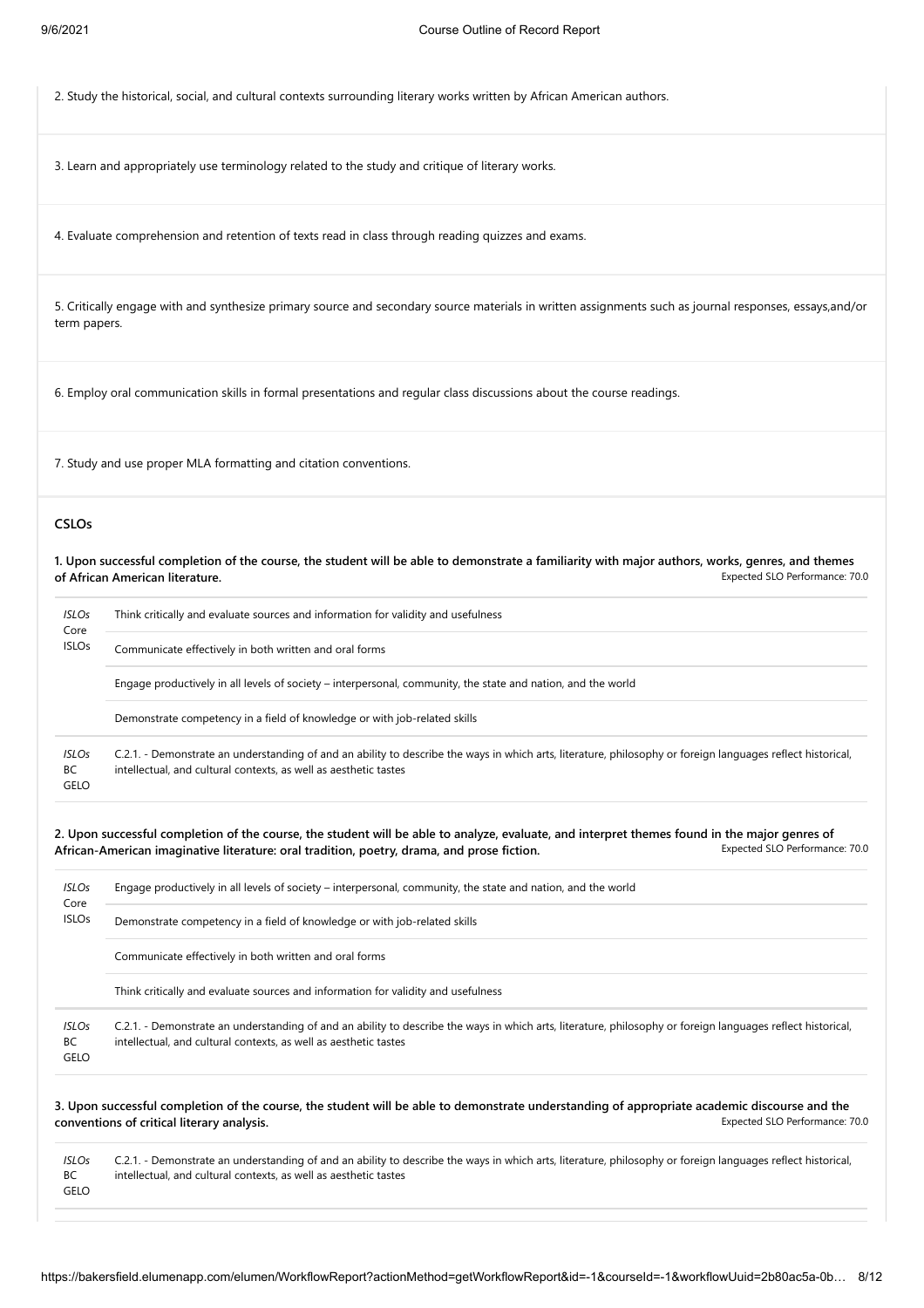| ISLOs<br>Core<br><b>ISLOs</b> | Think critically and evaluate sources and information for validity and usefulness |
|-------------------------------|-----------------------------------------------------------------------------------|
|                               | Communicate effectively in both written and oral forms                            |
|                               | Demonstrate competency in a field of knowledge or with job-related skills         |
|                               |                                                                                   |

Engage productively in all levels of society – interpersonal, community, the state and nation, and the world

### Expected SLO Performance: 70.0 **4. Upon successful completion of the course, the student will be able to relate African American literary works to their historical, cultural, philosophical,social, political, and aesthetic contexts.**

| ISLOs<br>Core<br><b>ISLOs</b> | Engage productively in all levels of society – interpersonal, community, the state and nation, and the world                                                                                                                    |
|-------------------------------|---------------------------------------------------------------------------------------------------------------------------------------------------------------------------------------------------------------------------------|
|                               | Communicate effectively in both written and oral forms                                                                                                                                                                          |
|                               | Demonstrate competency in a field of knowledge or with job-related skills                                                                                                                                                       |
|                               | Think critically and evaluate sources and information for validity and usefulness                                                                                                                                               |
| <b>ISLOs</b><br>BC<br>GELO    | C.2.1. - Demonstrate an understanding of and an ability to describe the ways in which arts, literature, philosophy or foreign languages reflect historical,<br>intellectual, and cultural contexts, as well as aesthetic tastes |

presentations, written exams, and written essays that synthesize, analyze, and interpret African-American literary works. Expected SLO Performance: 70.0 **5. Upon successful completion of the course, the student will be able to demonstrate comprehension of the above through class discussion,**

| <b>ISLOs</b><br>Core<br><b>ISLOs</b> | Engage productively in all levels of society – interpersonal, community, the state and nation, and the world                                                                                                                    |
|--------------------------------------|---------------------------------------------------------------------------------------------------------------------------------------------------------------------------------------------------------------------------------|
|                                      | Communicate effectively in both written and oral forms                                                                                                                                                                          |
|                                      | Demonstrate competency in a field of knowledge or with job-related skills                                                                                                                                                       |
|                                      | Think critically and evaluate sources and information for validity and usefulness                                                                                                                                               |
| <b>ISLOs</b><br>ВC<br><b>GELO</b>    | C.2.1. - Demonstrate an understanding of and an ability to describe the ways in which arts, literature, philosophy or foreign languages reflect historical,<br>intellectual, and cultural contexts, as well as aesthetic tastes |

#### Expected SLO Performance: 70.0 **6. Upon successful completion of the course, the student will be able to use MLA format in identification, pagination, lineation, quotation, citation, and bibliography.**

| ISLOs<br>BC<br>GELO                  | C.2.1. - Demonstrate an understanding of and an ability to describe the ways in which arts, literature, philosophy or foreign languages reflect historical,<br>intellectual, and cultural contexts, as well as aesthetic tastes |
|--------------------------------------|---------------------------------------------------------------------------------------------------------------------------------------------------------------------------------------------------------------------------------|
| <b>ISLOs</b><br>Core<br><b>ISLOs</b> | Think critically and evaluate sources and information for validity and usefulness                                                                                                                                               |
|                                      | Communicate effectively in both written and oral forms                                                                                                                                                                          |
|                                      |                                                                                                                                                                                                                                 |

Demonstrate competency in a field of knowledge or with job-related skills

## **Outline**

### **Course Outline**

Lecture:

The course is arranged chronologically, and major representative works in literary genres are used and analyzed in terms of form, style, connection to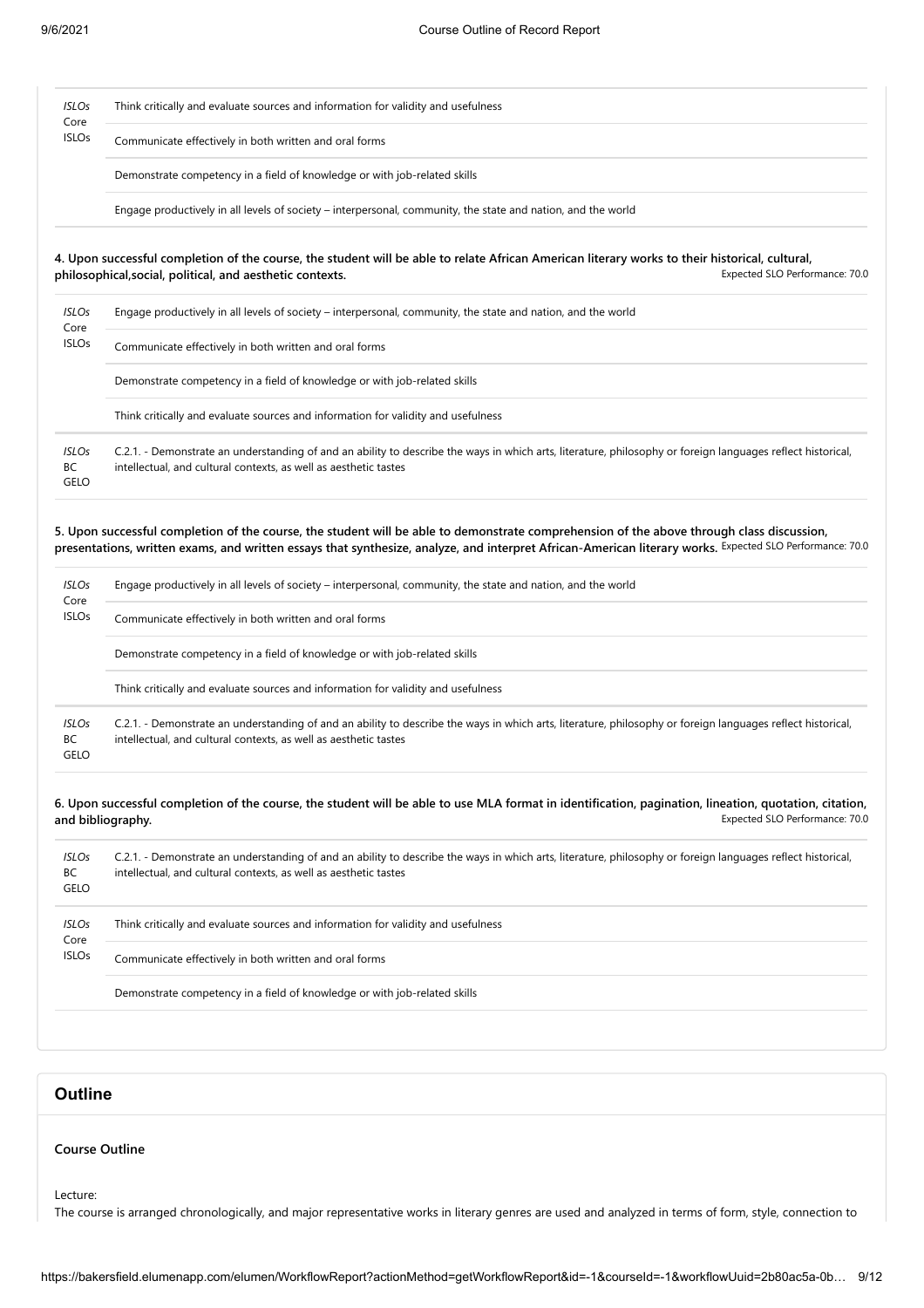historical periods, and the development of African American literary and cultural traditions in the United States. The first unit of the term will ground the course in a discussion of the foundations of academic study of African American literature as rooted in both the necessity for activism and resistance in response to racism in the U.S. and the Black Arts movement born of the Civil Rights era and the emergence of calls for ethnic studies, Black representation in both subject matter and faculty ranks, and the legitimate study of African American cultural productions, which resulted in an influx of African American writings being included in the American literary canon. This discussion can also entail present-day unrest as another iteration of the resistances of the past that bore out literary responses to injustice and will likely lead to more, leaving open the possibility of incorporating newer, more contemporary writings into the course when the instructor sees fit to do so.

- 1. Grounding Our Studies in Activism and Resistance (1 week)
	- 1. Warren, What Was African American Literature?
	- 2. Christain, "The Race for Theory"
- 2. Middle Passage, Slavery, Survival, and Influence of the Spirituals (2 weeks)
	- 1. Hayden, "Middle Passage"
	- 2. Douglass, Narrative of the Life of Frederick Douglass, American Slave, Written by Himself
	- 3. Wheatley, "On Being Brought from Africa to America"
	- 4. Anonymous, "Swing Low, Sweet Chariot"
	- 5. Morrison, Beloved
- 3. Folklore and Literature (2 weeks)
	- 1. Hurston, Their Eyes Were Watching God
	- 2. Reed, "Railroad Bill, A Conjure Man"
	- 3. Ansa, Baby of the Family
	- 4. Tolson "The Birth of John Henry"
- 4. Blues, Jazz and the Harlem Renaissance (3 weeks)
	- 1. Handy, "St. Louis Blues"
	- 2. Hughes, "Flatted Fifths"
	- 3. Brown, "Ma Rainey"
	- 4. Baldwin, "Sonny's Blues"
- 5. Postwar and Revolution (3 weeks)
	- 1. Wright, Native Son
		- 2. Baldwin, Notes from a Native Son
		- 3. Hughes, "Harlem"
		- 4. Hansberry, A Raisin in the Sun
- 6. Jeremiads and Discourses of Black Nationalism (3 weeks)
	- 1. Du Bois, "Awake America"
	- 2. King, "Speech at Holt Street Baptist Church"
	- 3. Malcolm X, "The Black Revolution"
	- 4. Garvey, "Africa for the Africans"
- 7. Afrofuturism and the Turn Toward the Speculative (2 weeks)
	- 1. Nalo Hopkinson, Brown Girl in the Ring
		- 2. Colson Whitehead, The Intuitionist

### **Distance Education Criteria and Standards\_3.1**

**Please choose all of the delivery methods applicable to this course.**

- Face to Face
- Hybrid (requires face to face meetings)
- Online (Flexible, purely online no face to face contact)
- Interactive (Scheduled, synchronous distance modality)
- Correspondence (temporary-ONLY for Inmate Scholars Program)
- Other

**Rigor statement: The same standards of course quality shall be applied to distance education as are applied to traditional classroom courses in regard to the course quality judgments made pursuant to the requirements of Section 55002. The same expectations applies to any local course quality determination or review process.**

• Methods of evaluation and out of class assignments are the same as for a face to face course.

**If the methods of evaluation differ from a face to face courses, please indicate what the differences are and why they are being used.**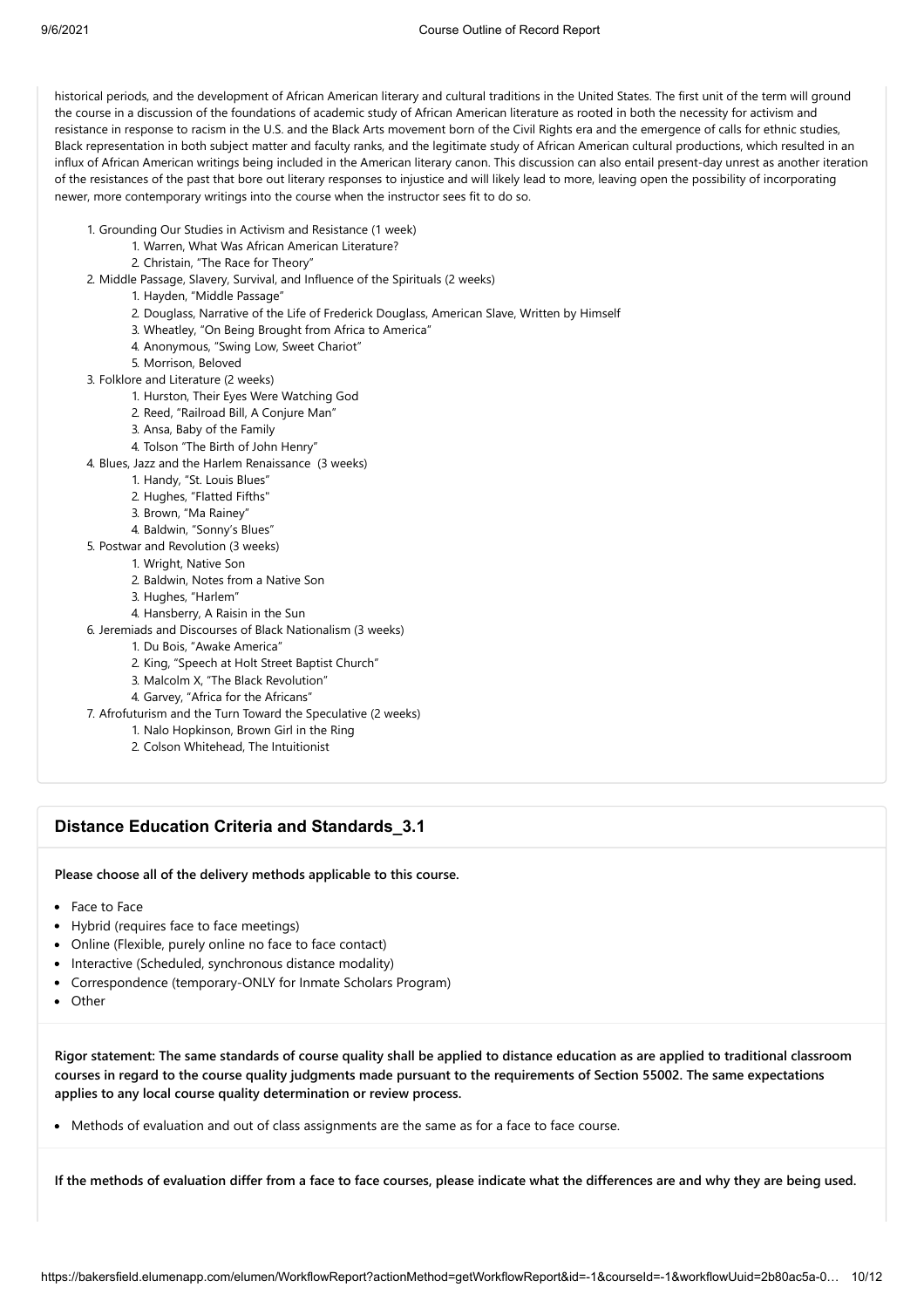No Value

**If the face to face course has a lab, field trip, or site visit explain how these components will be performed in the online course. Be sure to identify how the lab component will differ from a homework assignment.**

No Value

**All approved courses offered as distance education shall include regular, effective contact between instructor and students. Effective methods are expected to be utilized by all instructors teaching the course but are not limited to the choices below. Choose the methods demonstrating effective INSTRUCTOR/STUDENT contact for this course. (Choose all that apply)**

- Discussion Forum
- Email and other online Messaging
- Face to face meetings (group or individual)
- Interactive Video
- Library Workshop
- Telephone Contact
- Other Activities
- Archived Video/ Lecture Recordings

**All approved courses offered as distance education shall include regular, effective contact between instructor and students. Effective methods are expected to be utilized by all instructors teaching the course but are not limited to the choices below. Choose the methods demonstrating effective STUDENT/STUDENT contact for this course. (Choose all that apply)**

- Discussion Forum
- Email other online messaging
- Online Group Work
- Interactive Video
- Message Board
- Other Activities

**All approved courses offered as distance education shall include regular, effective contact between instructor and students. Effective methods are expected to be utilized by all instructors teaching the course but are not limited to the choices below. Choose the methods demonstrating effective STUDENT/CONTENT contact for this course. (Choose all that apply)**

- Discussion Forum
- Email and other online messaging
- Groups
- Interactive Video
- Library Workshop
- Message Board
- Other Activities
- Archived Video / Recorded Lectures

**Purely because of the delivery mode, will you require additional software or hardware beyond basic computer and web browser capabilities?**

No

**Federal and state regulations require that all online course materials be made available in an accessible electronic format. By checking both boxes below, the instructor is ensuring compliance with Section 508 of the Rehabilitation Act.**

- Instructor will ensure the course is 508 compliant using the Course Management System and other tools as needed.
- Instructor will ensure textbook and any other courses materials are 508 compliant.